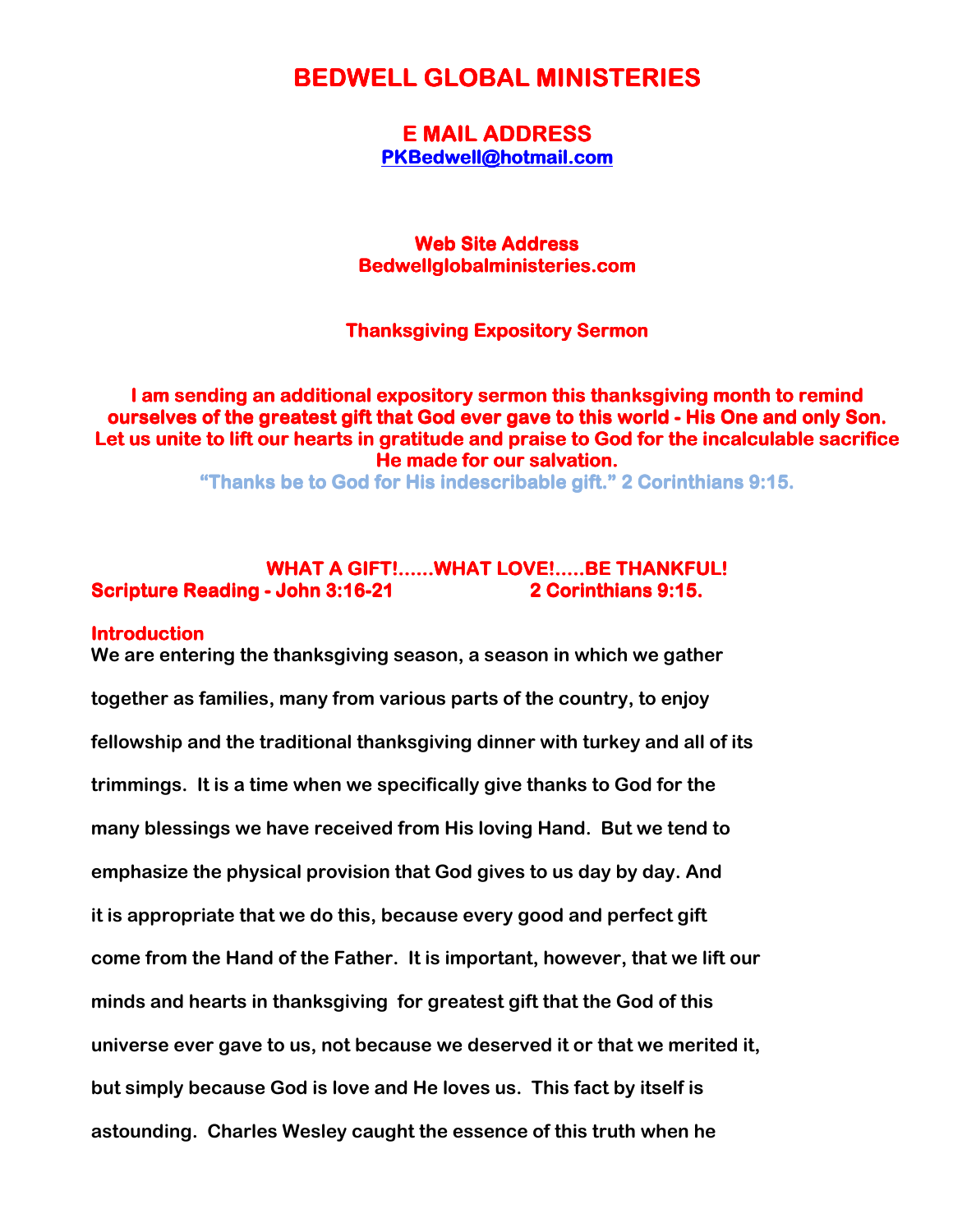### wrote "amazing love how can it be, that thou my God shouldst die for

me?" One senses the wonder and awe he feels about this kind of love gift simply because of what it is, and where it came from, and who it is for. We are the focus of His love. It is a personal love. Paul said it so clearly and yet so simply, "He loved me and gave himself up for me." But it is amplified and described so clearly in the scriptures in the words of Jesus describing a love "so amazing so divine "for God so loved the world that He gave His one and only Son, that whoever believes in Him shall not perish but have eternal life." John 3:16. The Apostle Paul viewing this great gift cannot contain himself. His heart pulsates with gratitude and it overflows in praise as he writes "Thanks be to God for His indescribable gift." 2 Corinthians 9:15.

Once again this thanksgiving season we need to remind ourselves of the enormity, the magnitude of the gift God gave to this sinful world of ours. And be thankful in word and in deed. I hope that we never lose the sense of wonder of this love. John 3:16 is the most complete verse in the scriptures. It glows with eternal hope, overflows with amazing grace, it promises eternal salvation. It describes mercy without limit, and love without measure and grace without parameters. It is a monument to God's eternal love. Kingdoms have risen and fallen and their debris lies scattered across the landscapes of history, but the love of God lives on. Systems of thought of come and gone. Human ideologies have risen and fallen. Great men have lived and died, but the love of God goes on. Governments have risen and fallen disappearing into the shadows of history but the love of God holds on. False philosophies like flashing lights on the stage of time, have been extinguished while the light of God's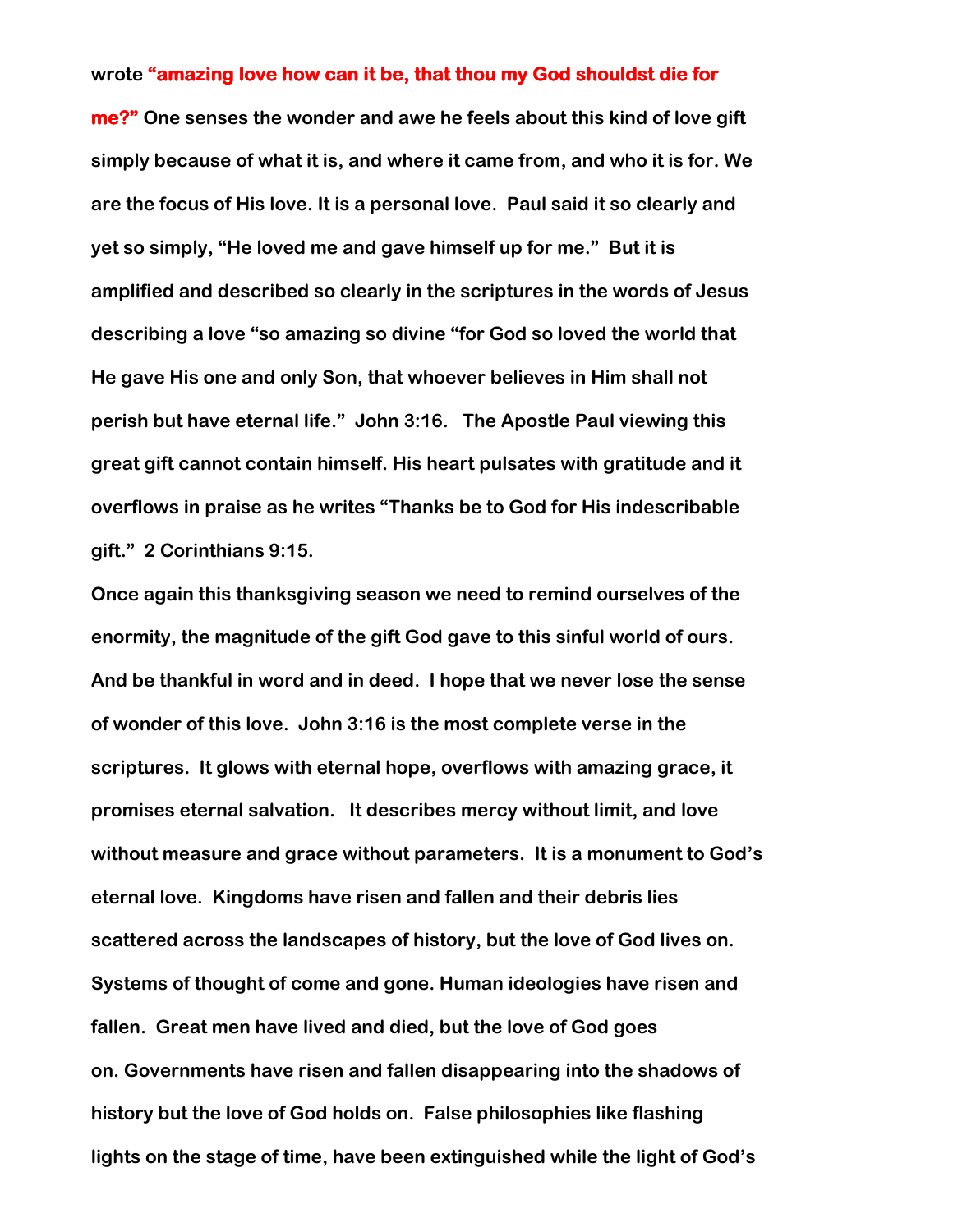eternal love shines on. I cannot be sure of anything in this old world of ours, but there is one thing of which I am unshakably sure, and it is this, that "God so loved the world that He gave His one and only Son" to die for us. The well known simple yet profound hymn which our children are encouraged to sing, emphasizes this magnificent truth. "Jesus loves me this I know for the Bible tells me so." It is simple yet profound. God loves us!! This I am sure of. No power in time, no force in history has been able to destroy the eternal dynamic and redeeming truth that "God so loved the world that He gave His one and only Son, that whoever believes in Him shall not perish but have eternal life." John 3:16.

 I suggest to that in this time of thanksgiving we should reflect on it once again and be thankful. Paul did when he wrote "Thanks be to God for His indescribable gift." Jesus is God's love gift to us and we should be eternally thankful.

Notice the,

#### 1. THE SOURCE FROM WHICH THIS GIFT OF LOVE EMANATES.

John 3:16. "God so loved the world........." It is redeeming love. But who is the source of this love. Jesus tells us that God is. In saying this we note that there,

a. A FUNDAMENTAL ASSUMPTION. John 3:16. It is God who loves the world. This is an important assumption. It is the assumption that God is a fact. He is a reality. He does exist. Immediately you do not accept that truth, you do away with the love of God. There is no debate here. No theories are put forward. There is simply an acceptance or an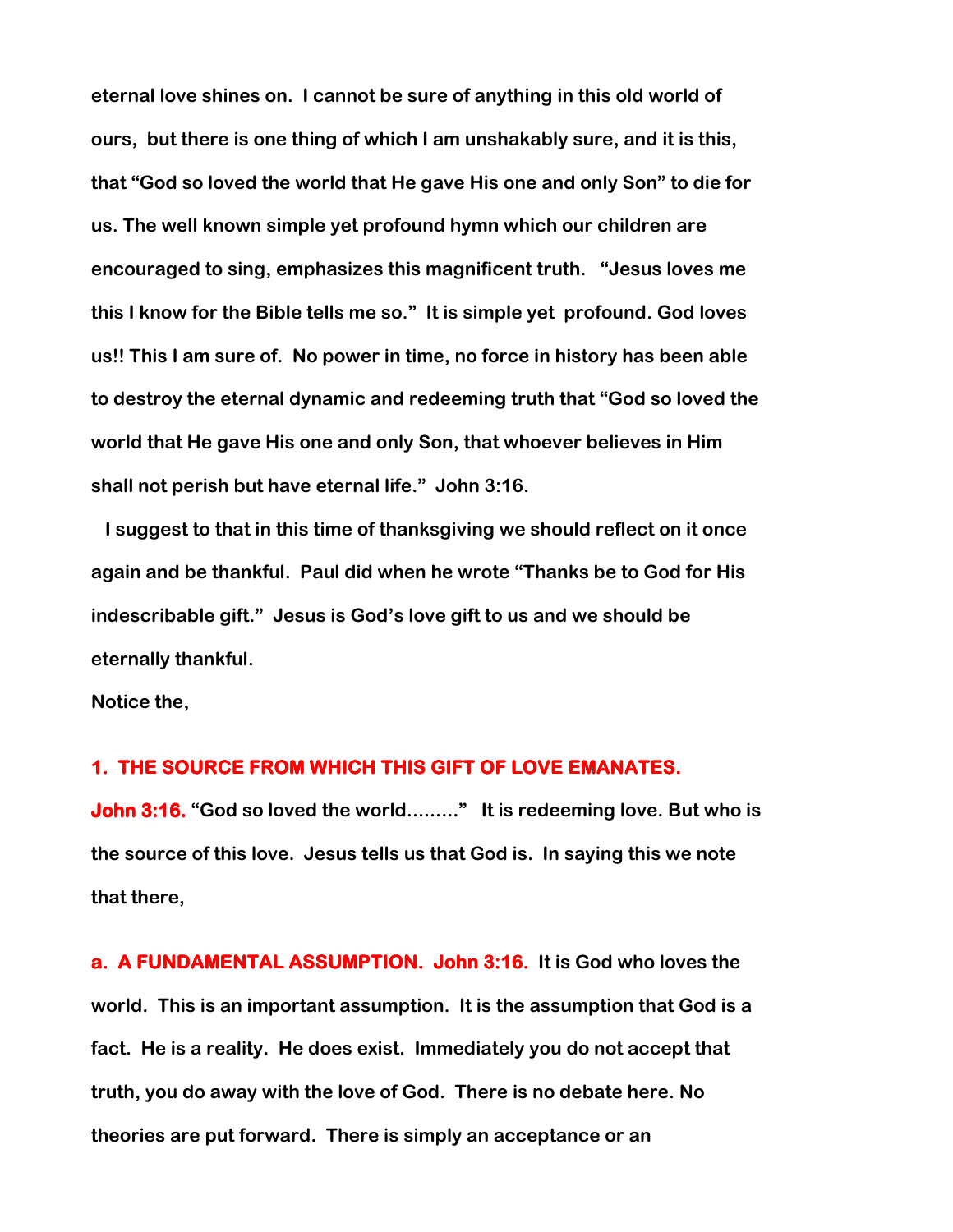assumption that God is. The scriptures tell that "He who comes to God must believe that He is." The opening verse in the Bible states very clearly "in the beginning God." This is the fundamental assumption of the Bible. It is declared without apology that the God who is, is the creator of the universe. The universe could not have come into being without a creator. For out of nothing nothing came. The design of the natural world demands the need for a designer. The presence of natural laws necessitates a lawgiver. Our world did not just happen by chance or spring into being by some phenomenal big bang. It takes an enormous amount faith to believe that nonsensical theory. Writing in the American Magazine not long ago, a manufacturer expressed himself in this way: "it takes a girl in our factory about two days to learn to put together the seventeen parts of a meat chopper together. It may be that these millions of worlds, all balanced so beautifully in space-it may be that they just happened; it may be by a billion years of tumbling about they finally arranged themselves. I don't know. I am merely a plain manufacturer of cutlery. But this I do know, that you can shake the seventeen parts of a meat chopper around in a wash tub for the next billion years, and you'll never make a meat chopper. There has to be someone to put it together. When you study the immensity of our universe with its complex design, intricate working, systematic events with an open mind, it will force you to conclude that behind it all there is God. A designer, who put it all together, and that is the fundamental assumption of the Scriptures. Then there is in these words,

b. A FUNDAMENTAL REVELATION. John 3:16. "...God so loved the world.." This revelation is simple yet so profound. There is mystery about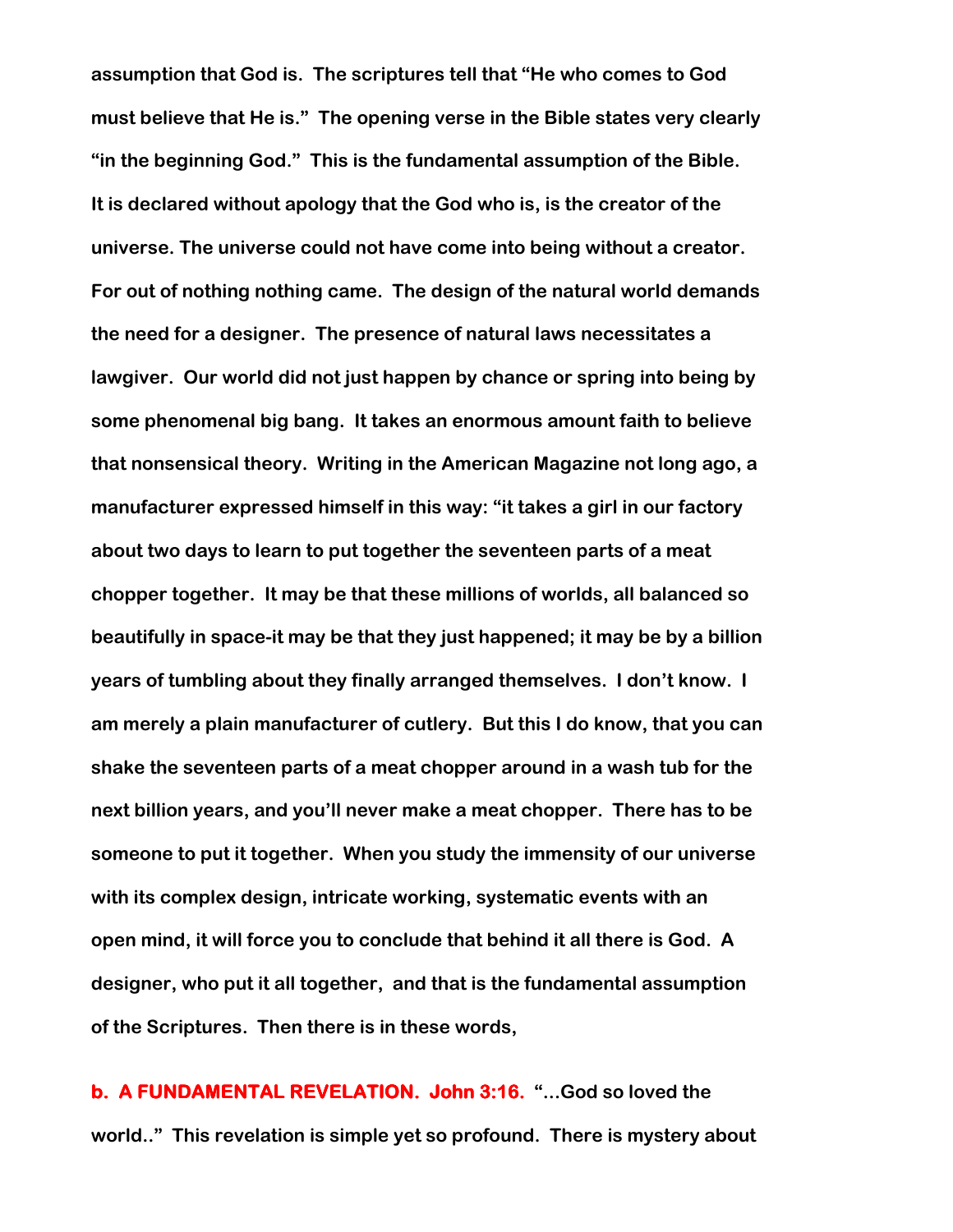its depth, a profundity about its meaning yet undoubtedly there is a simplicity about its message. "God loves the world." Try and explain that truth and there are no words in the English dictionary that can satisfactorily define it. This is so because it is the love of God and will not be confined to limited definition. He is not only the source of this love He is love, John in his letters tells in no uncertain terms that God loves us because "He is love." It is difficult to get a hold on the full meaning of His love. When you consider the vast expanses of the universe and our small part in it, His love for us takes on a new meaning and new sense of wonder. You are suddenly overwhelmed with the consciousness of that which is beyond us, yet it touches us and involves us. One has written that "if we were to experience a holocaust that destroyed our entire solar system, the massive inferno or fire would be barely visible from the Andromeda galaxy. It would look like a match flaring faintly in the distance, then imploding into permanent darkness. Within this solar system which seems so large and incomprehensible to us, there lives only 5.4 billion people. To put that into further perspective, all of these people could stand shoulder to shoulder in an area about the size of Jacksonville Florida(800 square miles). From the view point of one galaxy among many, we are but a small spark on a flickering match. Think of how minute that is. Reflect on how small that is. Yet, it was for this minuscale speck of humanity that Jesus Christ the Son of God, wrapped Himself in flesh so that we could unwrap the bounty and the riches of God's unlimited grace and inexhaustible love, and thereby find salvation."God so loved the world that He gave His one and only Son..." Allow that dynamic truth to emblazon itself on the tablets of our hearts and minds.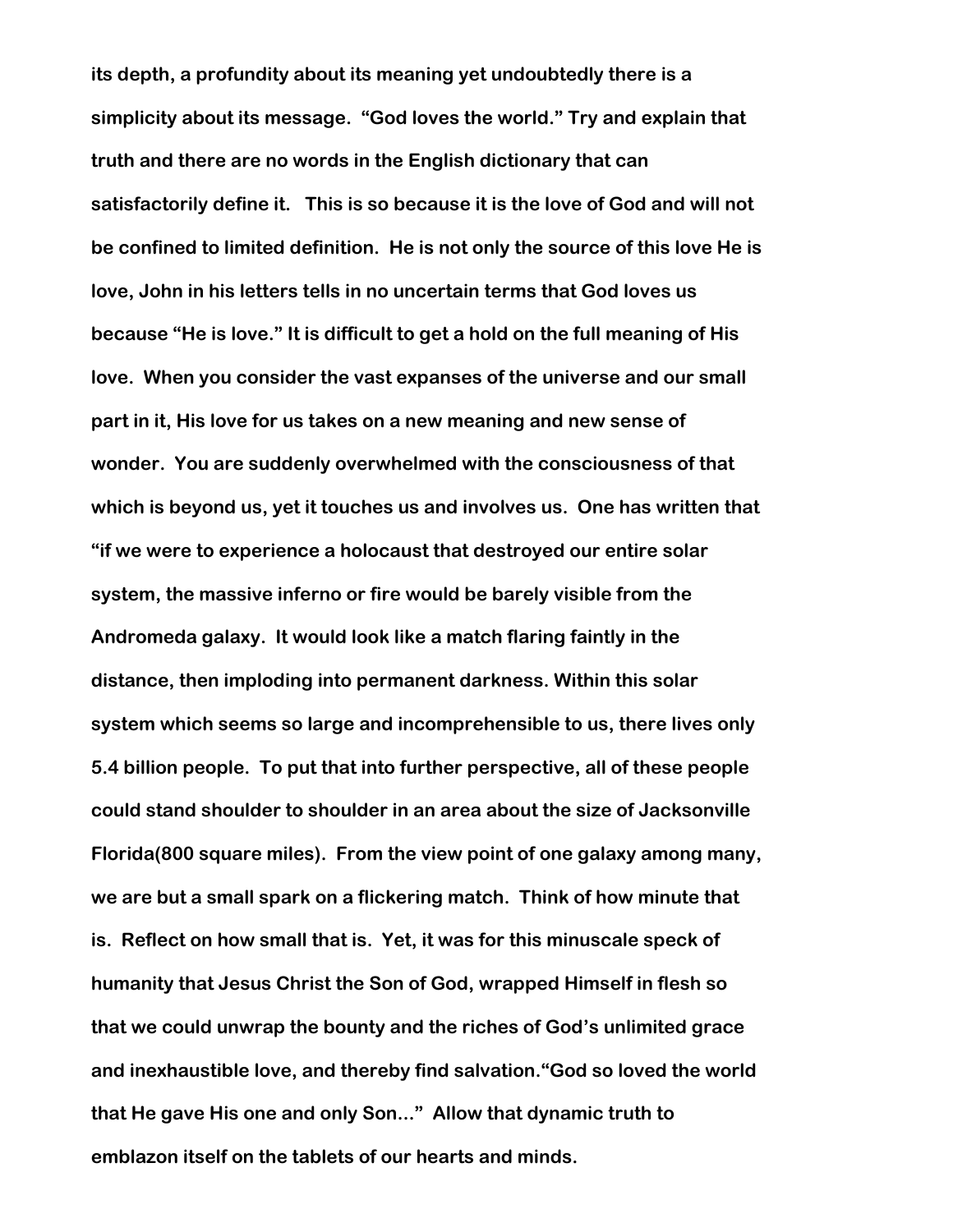The gift of God's love is founded on a fundamental assumption that God is, and on the fundamental revelation that the God who is, is the same God who loves us. "God so loved the world." He is the source from which this gift of love emanates. "Thanks be to God for His indescribable gift." Secondly note,

## 2. THE SCOPE WHICH THE GIFT OF LOVE ENCOMPASSES. JOHN 3:16.

Jesus made very clear what the love of God encompasses. "God so loved the world......that whoever believes in Him shall not perish...." In verse 15 "everyone who believes in Him may have eternal life.." This the scope which Divine love encompasses. This love has no discrimination or prejudice. The words of Jesus make this clear when He said "WHOEVER BELIEVES in Him shall not perish."It is important that we see that.

a. THE LOVE OF GOD IS BEYOND PARTIALITY. John 3:16. He loved the world...that whoever believes in Him should not perish but have eternal life. There certain popular teaching which tries to argue that the love of God was a partial love. It is love, they say, for the elect only. But God does not by an act of His Sovereign will and desire select or predestine a certain segment of the world's population to spend eternity in hell, and the others to eternal life long before the were born. That would do away with the justice of God and destroy the very meaning and essence of Divine love. What kind of God would He be if He selected some souls to hell and others to eternal life. Dave Hunt commented that if this were true, "it cannot be said that God loves those who He has predestined to hell. How can He. When He sends them to hell by an act of His autocratic will.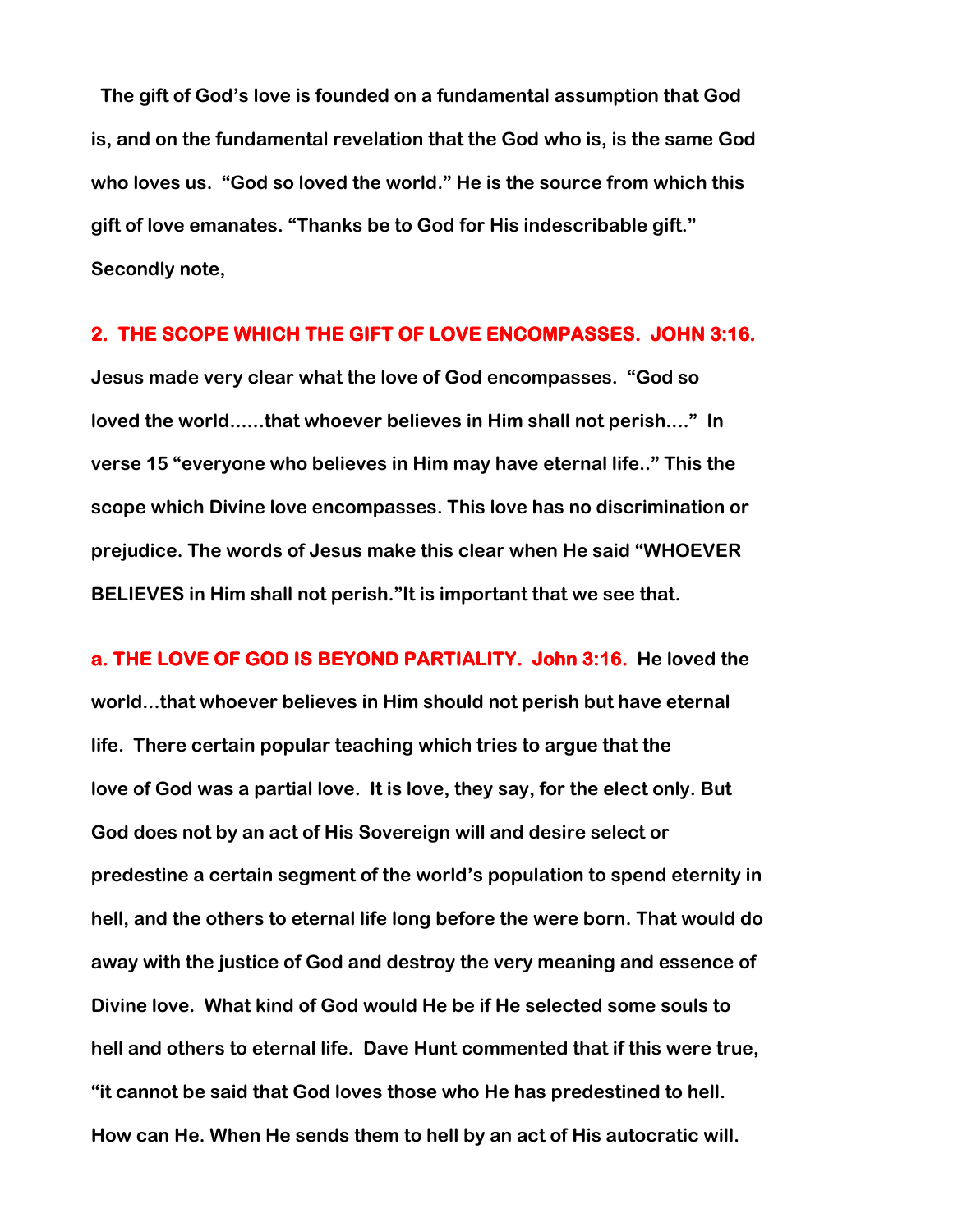Nor is it reasonable that these, whom according to this teaching, He does not love should be commanded to love Him! While all the time He does not love them. Are the ungodly sinners to be more loving than God? But the Apostle John declares: "We love Him, because He first loved us." 1 John 4:19. Thus, those whom God does not love have no basis for obeying this command. But the command is for all, proving that God indeed loves all, and truly desires that all be saved. The command to love God is an invitation to rebellious sinners to repent and return to Him. That

> all are commanded to love God makes it very clear, that the Father did not send the Son to die in a limited atonement for only a select group but for

all." The Gospel of Jesus Christ is the Gospel of the "whosoever." His love encompasses the world. The Rabbis of ancient history composed an imaginary look at heaven to convey the extent of God's love. The drama enfolds when the Hebrew people were being pursued by the Egyptian army. The angels were perched on heaven's edge watching the miraculous parting of the Red Sea. When the waters came crashing in on the Egyptians, the angelic host shouted and cheered in victory. God stopped the jubilant celebration with a wave of His Hand. With tears in His Eyes, God rebuked the angels for their perspective on this tragedy. He said the very work of my Hands has been destroyed and you would cheer? God's love is extended to all men, even those who position themselves as His enemies. This is clearly evident in Jesus' request of forgiveness for those who nailed Him to the Cross. God's love is beyond partiality. It has no limits. It knows no bounderies. It puts up no barriers. It lays down no parameters and it builds up no walls. It flows beyond man made limits to include the world. His love is beyond partiality.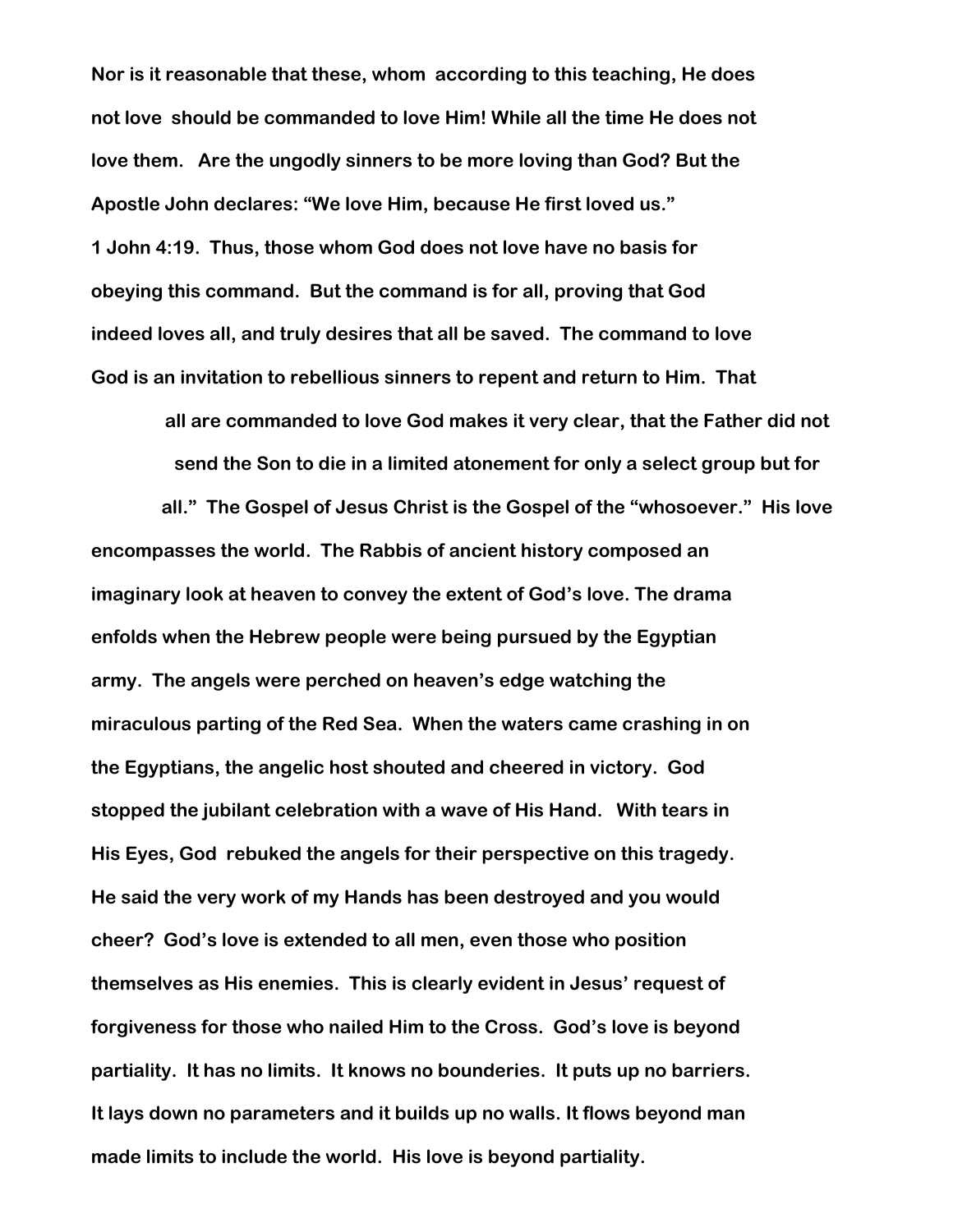Furthermore,

b. THE LOVE OF GOD IS BEYOND LOCALITY. John 3:16. God so loved the world. The God of John 3:16 is not merely a local God of a selected place. There was an idea that pervaded some of the pagan nations and still does among many of them today, that the Gods they worshipped were confined to specific localities. When the Syrians fought against Israel, they sought to fight them on the lowland places because they thought that Israel's God was a God of the hills and would have no power on the plains. When young Jacob fled from his father's house, he lay down for the night. The open spaces of the country surrounded him. Above was the star studded sky and that night Jacob fell asleep with a strange sense of littleness and loneliness in his mind. And God spoke to him in a dream. And when Jacob awoke from sleep, he said the Lord was surely in this place and I was not aware of it. Jacob had assumed that the God of his father's house was left miles behind in his father's tents. That night he had made discoveries about God. He woke up to the realization that the God of His father was beyond locality. David the King of Israel hundreds of years later discovered this to be true. He wrote passionately in Psalm 139. V. 7. "Where can I go from your Spirit? Where can I flee from your presence? V.8, If I go to the heavens, you are there; if I make my bed in the depths you are there." This is a God whose presence and love transcends localities. This is the scope which the gift of God's love encompasses. Finally note,

#### 3. THE SALVATION THAT THE GIFT OF LOVE INCLUDES. JOHN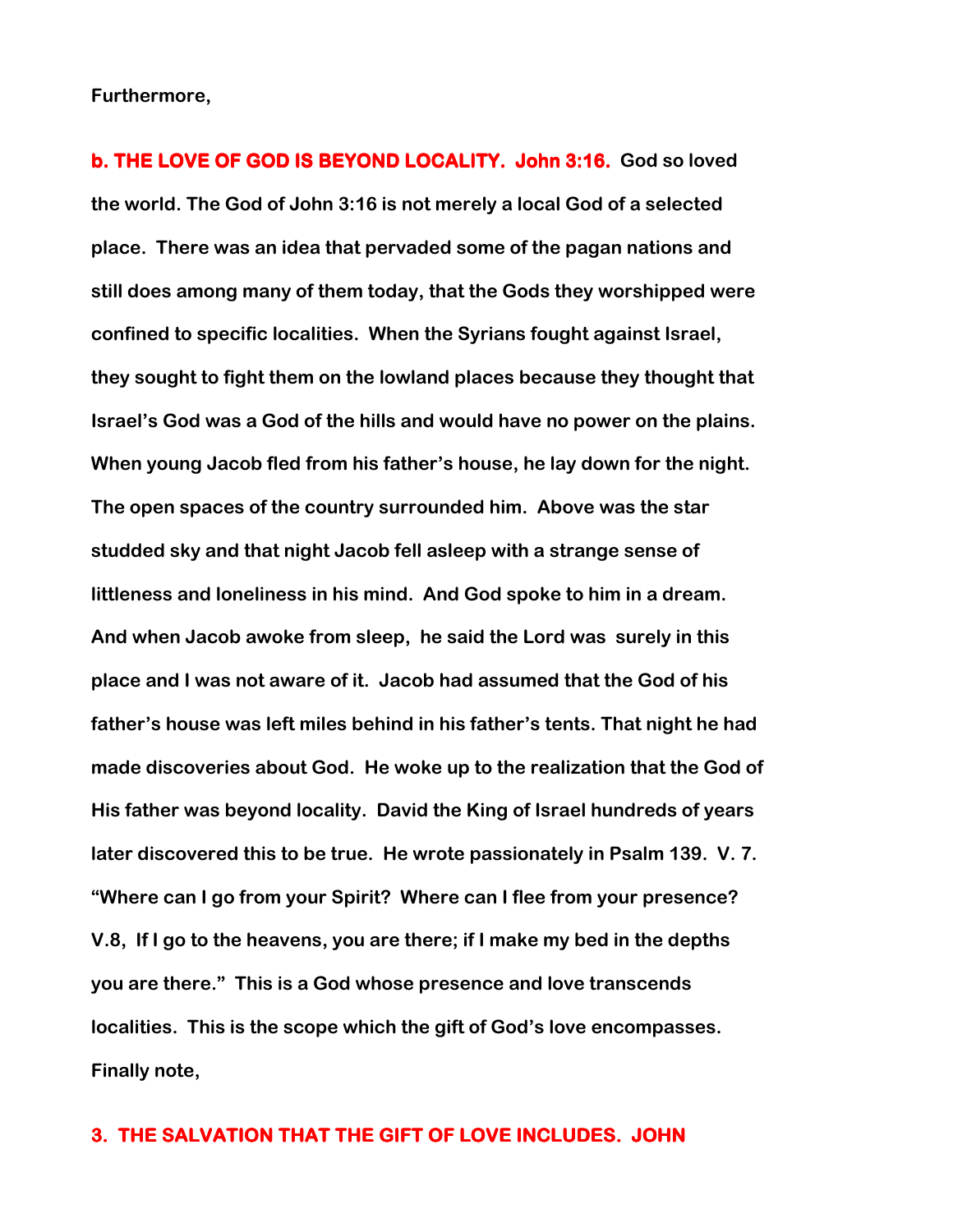3:15 -17. The words of Jesus are important here. v.15. "Everyone who believes in Him may have salvation.." "...whoever believes in Him shall not perish but have eternal life." v. 17. ".....God did not send His Son into the world, but to save the world through Him". V.18. "...whoever believes in Him is not condemned..." There is an exciting trinity of truths in these thrilling words. God loves! God Gives! God saves! The simplicity of these words is more than enough to instill a living hope and certain assurance into the hearts of lost men and women. God loves! God gives! God saves! That is a summary of John 3:16, indeed it is a summary of the Gospel message. We have in one concise verse all that is needed to find salvation. It contains great truths which are the heart of this glorious message. What about this salvation that can be ours? How did it happen that salvation came to this planet of ours? John 3:16 tells us. This great salvation was born in God's,

a. PASSION FOR A LOST WORLD. John 3:16. "God so loved the world." This love is the fountainhead, the first cause, the Divine Holy flame from which all else comes. God loved the world. That means, in personal terms, that God loves you and loves me. Karl Barth, famed theologian, was once asked, "what is the greatest thought you ever had?" His answer; "Jesus loves me this I know for the Bible tells me so." "God so loved the world that He gave His one and only Son..." Salvation has comes to our world because of God's passion for a lost world. There is a hymn we sing in England which invites us to to be thankful for the love of God in Christ. "Come let us sing of a wonderful love, Tender and true; Out of the heart of the Father above, streaming to me and to you; Wonderful love, wonderful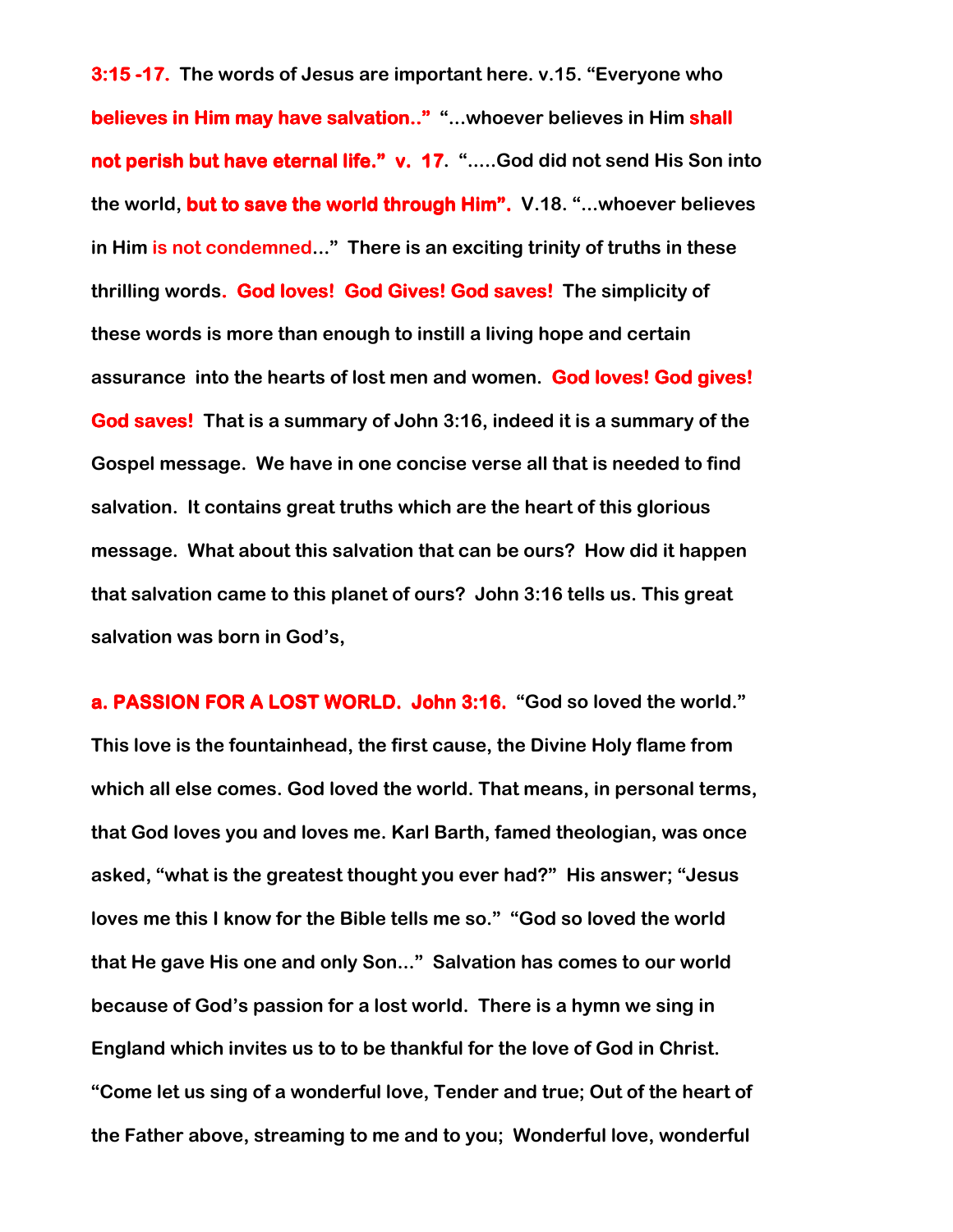love, Dwells in the heart of the Father above." Furthermore this these words of the Lord Jesus Christ tell us that salvation is here because,

b. A PRICE WAS PAID FOR A LOST WORLD. John 3:16. " For God so loved the world that He gave His one only Son..." The **word gave** has force to it. He gave up His one and only Son. As one commentator wrote, "God not only gave up His Son TO the world but FOR it." The story is told of a princess whose child fell ill with an extremely serious and contagious disease. She was forbidden to kiss her child because of the danger of contracting the disease. In one of her wrenching fits of delirium to which the child was subject, the mother was so distressed that she took her in her arms and gently soothed her into quietness. When reason returned, the little sufferer looked up into her mothers eyes and cried "Mama, kiss me." This was too much for a mother's heart. Without thinking she stooped and kissed her on the lips. But it was the kiss of death. Before many days had passed, the child was well, but the mother lay pale and cold in her casket. The sacrifice of life was prompted by one moment of an impulse of love. In the same way Christ loved us and while we were yet sinners died for us. He took no account of the cost. God gave the finest, the best, the highest and the noblest in heaven for us. He gave up His one and only Son, who was willing to give Himself in a complete and perfect sacrifice for us. The scriptures tell us that "He who knew no sin became sin for us." He took the disease of sin upon himself. What a costly price was paid for a lost world. But salvation has come to us because

C. A PROVISION WAS MADE FOR A LOST WORLD. John 3:14-17. Jesus made this clear when He said in v. 14 "just as Moses lifted up a snake in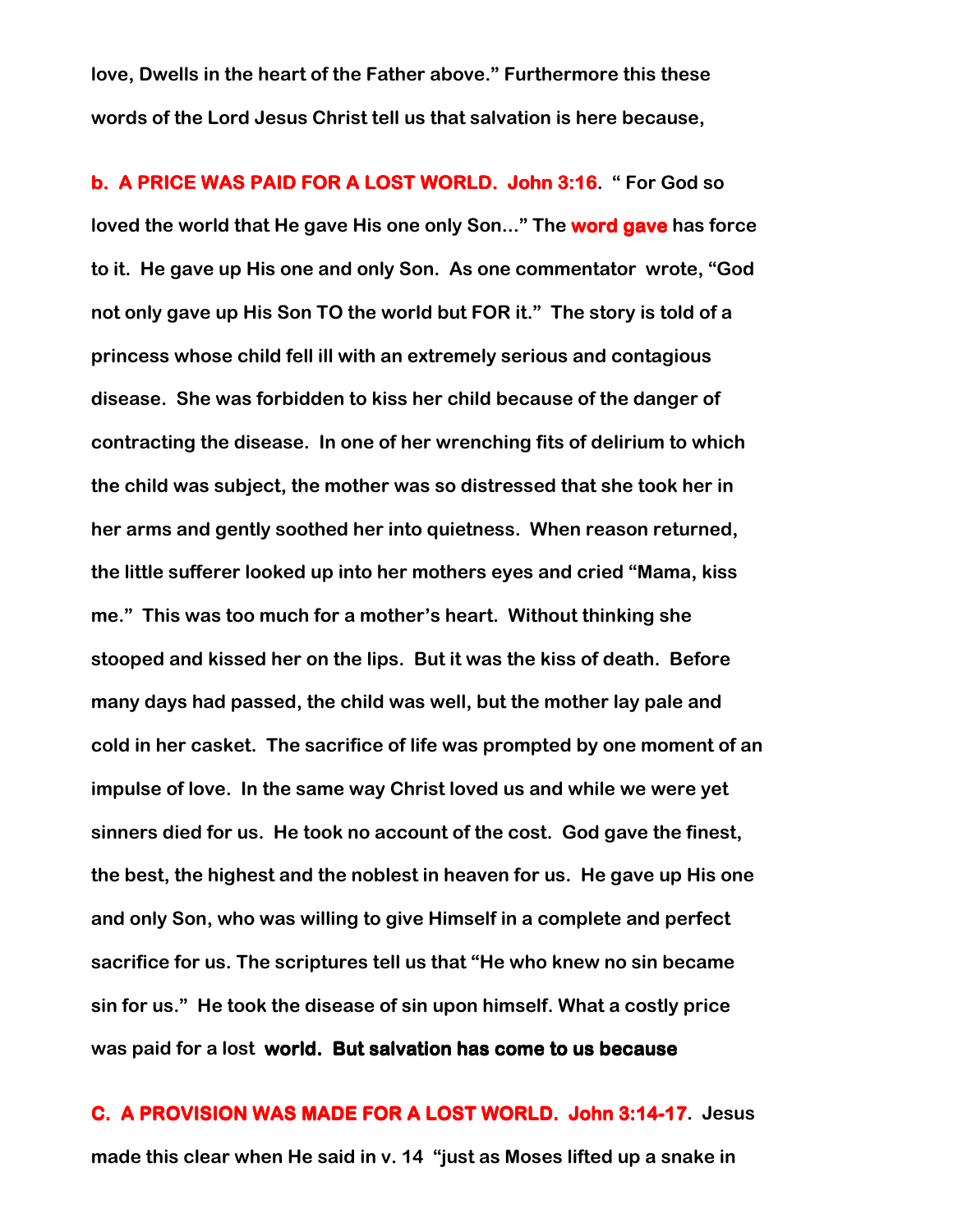the desert, so the Son of Man must be lifted up, that everyone who believes in Him may have eternal life." A direct reference is made to the lifting up of a brazen snake which Moses lifted up in the wilderness. In Numbers 21:4- 9, the grumbling of the children of Israel against God and Moses brought about judgment; fiery snakes bit the people so that many died. But after the people had recognized what they had done they confessed their sin, Moses was instructed by the Lord to make a snake of brass, and placed it on a pole, and the only cure was that all who looked on it would live. And what Jesus was saying here was "just as Moses lifted up the snake in the wilderness so that those stricken people who looked on it would be saved, so must He be lifted up on a Cross, so that whosoever believes in Him should not perish but have eternal life. The lifting up of Jesus refers to the Cross and it becomes central to the salvation of those who are weighed down by the burden of sin, and have no hope of eternal life.

## **CONCLUSION**

During the Regan era, Vice President George Bush represented the United States at Leonid Brezhnev's funeral. The Soviet leader died during the height of Russian atheism, and before the collapse of communism. At that funeral, Mr. Bush saw one of the most remarkable gestures by Brezhnev's grieving widow. As the soldiers prepared to close the lid over Brezhnev's body, his wife quickly reached out and drew the sign of the cross on his chest. It was both a courageous and desperate gesture. She stood at the epicenter, at the very heart of atheistic power yet cried out for the power of the Cross. In one of the most profound acts of civil disobedience ever committed she acknowledged, not only a belief in